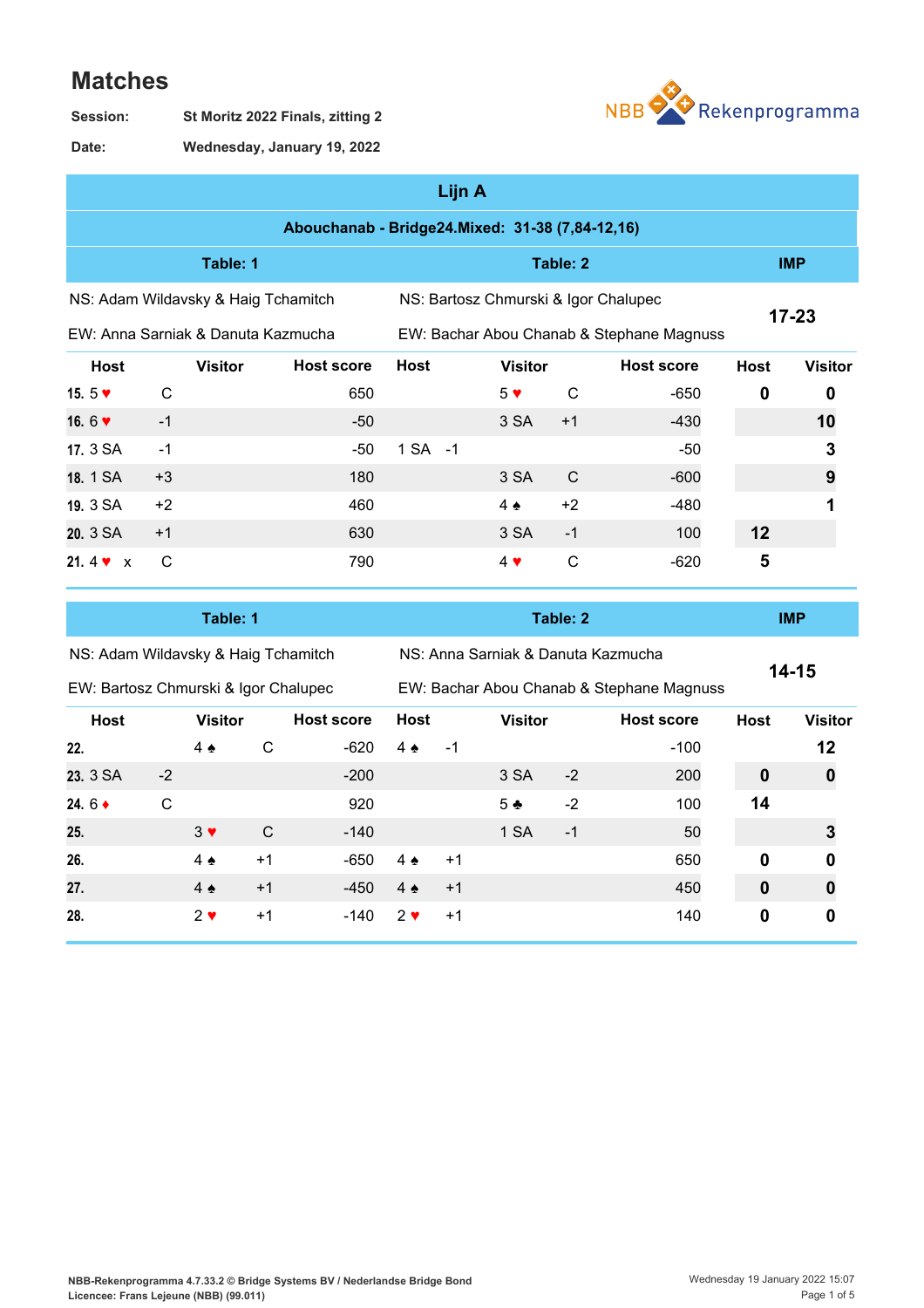|                           |                                        |                                                                    |               | Lijn B                               |                                   |                |                   |              |                  |
|---------------------------|----------------------------------------|--------------------------------------------------------------------|---------------|--------------------------------------|-----------------------------------|----------------|-------------------|--------------|------------------|
|                           |                                        |                                                                    |               |                                      | Tosca - Dima: 25-19 (12,57-7,43)  |                |                   |              |                  |
|                           | Table: 1                               |                                                                    |               |                                      | <b>IMP</b>                        |                |                   |              |                  |
|                           | NS: Rob Lindeman & Berend van den Bos  |                                                                    |               | NS: Bartlomej Igla & Fernando Piedra |                                   |                |                   |              |                  |
|                           | EW: Andrea Haidorfer & Dima Nikolenkov |                                                                    |               | EW: Sjoert Brink & Bob Drijver       |                                   | $25 - 19$      |                   |              |                  |
| <b>Host</b>               | <b>Visitor</b>                         | <b>Host score</b>                                                  | <b>Host</b>   |                                      | <b>Host</b>                       | <b>Visitor</b> |                   |              |                  |
| 15.5 $\bullet$ x          | С                                      | 850                                                                | $4 \triangle$ | $-1$                                 |                                   |                | -50               | 13           |                  |
| 16. 3 SA                  | $+1$                                   | 430                                                                |               |                                      | 3 SA                              | $+1$           | $-430$            | $\mathbf 0$  | $\boldsymbol{0}$ |
| 17.2 ♦                    | $-2$                                   | $-100$                                                             |               |                                      | 1 SAx                             | C              | $-180$            |              | 7                |
| 18. 3 SA                  | $-1$                                   | $-100$                                                             |               |                                      | 3 SA                              | $+1$           | $-630$            |              | 12               |
| 19. 3 SA                  | $+2$                                   | 460                                                                |               |                                      | 3 SA                              | $+2$           | -460              | $\mathbf{0}$ | 0                |
| 20. 3 SA                  | C                                      | 600                                                                |               |                                      | 3 SA                              | $-1$           | 100               | 12           |                  |
| 21. $4 \cdot$             | $\mathsf{C}$                           | 620                                                                |               |                                      | $4 \vee$                          | $\mathsf{C}$   | $-620$            | $\mathbf 0$  | $\mathbf 0$      |
|                           |                                        |                                                                    |               |                                      | Kamras - Pont: 25-24 (10,47-9,53) |                |                   |              |                  |
|                           | Table: 3                               |                                                                    |               |                                      |                                   | <b>IMP</b>     |                   |              |                  |
|                           |                                        | NS: Herman Drenkelford & Sanna Clemensson NS: Jan Frey & Juan Pont |               |                                      |                                   |                |                   |              |                  |
|                           | EW: Jerome Amiguet & George Hashimoto  |                                                                    |               |                                      | EW: David Wrang & Frederic Wrang  |                |                   |              | $25 - 24$        |
| <b>Host</b>               | <b>Visitor</b>                         | <b>Host score</b>                                                  | <b>Host</b>   |                                      | <b>Visitor</b>                    |                | <b>Host score</b> | <b>Host</b>  | <b>Visitor</b>   |
| 15.5 $\blacktriangledown$ | $\mathsf{C}$                           | 650                                                                |               |                                      | $6 \vee$                          | $-2$           | 200               | 13           |                  |
| 16. 3 SA                  | $+1$                                   | 430                                                                |               |                                      | 3 SA                              | $+1$           | $-430$            | $\mathbf 0$  | 0                |
| 17.2 $\triangle$          | $-1$                                   | $-50$                                                              |               |                                      | $2 \bullet$                       | $-1$           | 50                | 0            | 0                |
| 18. 3 SA                  | C                                      | 600                                                                |               |                                      | 3 SA                              | $-1$           | 100               | 12           |                  |
| 19. 3 SA                  | $+2$                                   | 460                                                                |               |                                      | 3 SA                              | $+2$           | -460              | $\bf{0}$     | 0                |
| 20. 3 SA                  | $-1$                                   | $-100$                                                             |               |                                      | 3 SA                              | $\mathsf C$    | $-600$            |              | 12               |
| 21.5 $\blacktriangledown$ | $-1$                                   | $-100$                                                             |               |                                      | $4$ $\blacktriangledown$          | $\mathsf C$    | $-620$            |              | 12               |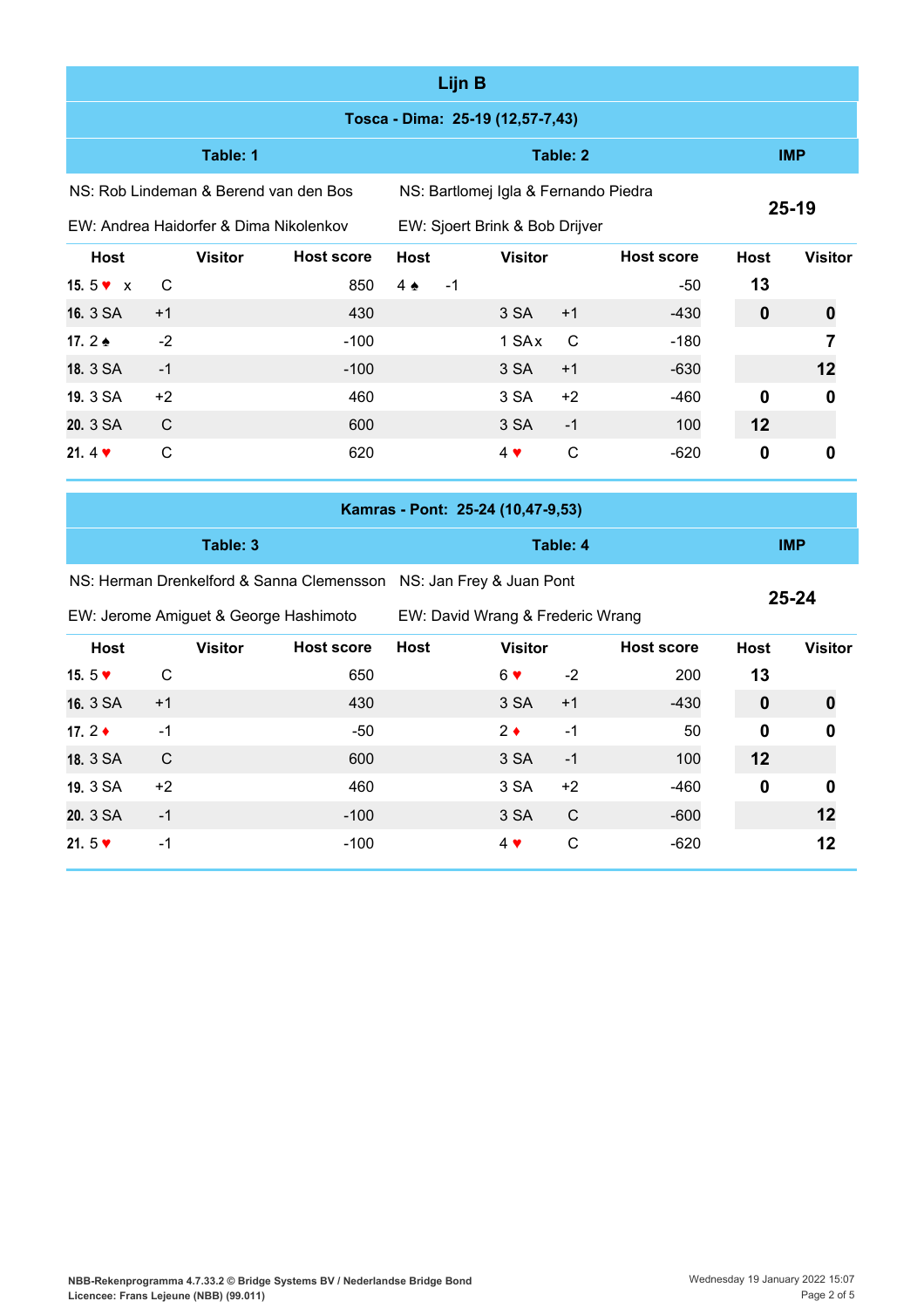|                                         |              |                 |              |                                         |                   |                                     | Bausback - Lang: 47-12 (19,43-0,57) |              |                                            |                |                         |
|-----------------------------------------|--------------|-----------------|--------------|-----------------------------------------|-------------------|-------------------------------------|-------------------------------------|--------------|--------------------------------------------|----------------|-------------------------|
|                                         |              | Table: 5        |              |                                         |                   |                                     |                                     | Table: 6     |                                            | <b>IMP</b>     |                         |
|                                         |              |                 |              | NS: Darina Langer & Hans-Herman Gwinner |                   |                                     |                                     |              | NS: Heimo Adelsberger & Renate Adelsberger |                |                         |
| EW: Francis Lang & Hans Lamprecht       |              |                 |              |                                         |                   | EW: Juri Berkowitz & Hakan Gokçe    |                                     |              |                                            |                | $47 - 12$               |
| <b>Host</b>                             |              | <b>Visitor</b>  |              | <b>Host score</b>                       | <b>Host</b>       | <b>Host score</b><br><b>Visitor</b> |                                     |              | <b>Host</b>                                | <b>Visitor</b> |                         |
| 15.5 $\bullet$ x                        | C            |                 |              | 850                                     | $5 \triangle x C$ |                                     |                                     |              | 650                                        | 17             |                         |
| 16. 3 SA                                | $\mathsf{C}$ |                 |              | 400                                     |                   |                                     | 3 SA                                | $-1$         | 50                                         | 10             |                         |
| 17.2 $\triangle$                        | $-1$         |                 |              | $-50$                                   | 1 SA -1           |                                     |                                     |              | $-50$                                      |                | 3                       |
| 18.                                     |              | $1 \triangle x$ | $-2$         | 300                                     |                   |                                     | 1 $\triangle$                       | $+1$         | $-110$                                     | 5              |                         |
| 19. 3 SA                                | $+2$         |                 |              | 460                                     |                   |                                     | 3 SA                                | $\mathsf{C}$ | $-400$                                     | $\overline{2}$ |                         |
| 20. 3 SA                                | $+2$         |                 |              | 660                                     |                   |                                     | 3 SA                                | $-1$         | 100                                        | 13             |                         |
| 21.6 $\triangledown$                    | $-2$         |                 |              | $-200$                                  |                   |                                     | $3 \vee$                            | $+1$         | $-170$                                     |                | 9                       |
|                                         |              |                 |              |                                         |                   |                                     |                                     |              |                                            |                |                         |
|                                         |              |                 |              |                                         |                   |                                     | Rosti - Duc: 29-22 (12,94-7,06)     |              |                                            |                |                         |
|                                         |              | Table: 7        |              |                                         |                   | Table: 8                            |                                     |              |                                            |                | <b>IMP</b>              |
| NS: Hilda Setton & Pierre Franceschetti |              |                 |              |                                         |                   |                                     | NS: Laurence Duc & Arianna Testa    |              |                                            |                |                         |
| EW: Christina Lund-Madsen & Ding Hong   |              |                 |              |                                         |                   |                                     |                                     |              | EW: Cedric Lorenzini & Quentin Robert      |                | 29-22                   |
| <b>Host</b>                             |              | <b>Visitor</b>  |              | <b>Host score</b>                       | <b>Host</b>       |                                     | <b>Visitor</b>                      |              | <b>Host score</b>                          | <b>Host</b>    | <b>Visitor</b>          |
| 15.                                     |              | $4 \triangle$   | $\mathsf{C}$ | $-420$                                  |                   |                                     | 5 <sub>v</sub>                      | $-1$         | 100                                        |                | 8                       |
| 16. 3 SA                                | $-1$         |                 |              | $-50$                                   |                   |                                     | 3 SA                                | $-1$         | 50                                         | $\mathbf 0$    | 0                       |
| 17. 1 SA                                | $\mathsf{C}$ |                 |              | 90                                      | 1 SA              | $+1$                                |                                     |              | 120                                        | 5              |                         |
| 18. 3 SA                                | $-2$         |                 |              | $-200$                                  | $2 \triangle$     | $-2$                                |                                     |              | $-100$                                     |                | $\overline{\mathbf{7}}$ |
| 19. 3 SA                                | $+3$         |                 |              | 490                                     |                   |                                     | 3 SA                                | $-1$         | 50                                         | 11             |                         |

| 21.4 $\blacktriangledown$            | $-1$ |                | $-100$                                 |             | $3 \vee$                            | $+1$ | $-170$            |             |                  |
|--------------------------------------|------|----------------|----------------------------------------|-------------|-------------------------------------|------|-------------------|-------------|------------------|
|                                      |      |                |                                        |             | Deilmann - Wild: 14-21 (7,06-12,94) |      |                   |             |                  |
|                                      |      | Table: 9       |                                        |             | Table: 10                           |      | <b>IMP</b>        |             |                  |
|                                      |      |                | NS: Fabienne Hoffmann & Sebastian Reim |             | NS: Beatrice Wild & Simon Wild      |      |                   | 14-21       |                  |
| EW: Daniela Ramelli & Eliano Ramelli |      |                |                                        |             | EW: Marieke Lejeune & Susanne Jung  |      |                   |             |                  |
| Host                                 |      | <b>Visitor</b> | <b>Host score</b>                      | <b>Host</b> | <b>Visitor</b>                      |      | <b>Host score</b> | <b>Host</b> | <b>Visitor</b>   |
| 15. $5 \blacktriangledown$           | $-1$ |                | $-100$                                 |             | 5 <sub>v</sub>                      | C    | $-650$            |             | 13               |
| 16. 3 SA                             | $+1$ |                | 430                                    |             | 3 SA                                | $+1$ | $-430$            | $\mathbf 0$ | $\boldsymbol{0}$ |
| 17. 2 SA                             | $-2$ |                | $-100$                                 |             | 1 SA                                | $+1$ | $-120$            |             | 6                |
| 18. 3 SA                             | C    |                | 600                                    |             | 3 SA                                | $+1$ | $-630$            |             |                  |
| 19. 3 SA                             | $+1$ |                | 430                                    |             | 3 SA                                | $+1$ | $-430$            | 0           | n                |
| 20. 3 SA                             | C    |                | 600                                    |             | 3 SA                                | $-3$ | 300               | 14          |                  |
| 21.4 $\blacktriangledown$            | C    |                | 620                                    |             | $4 \cdot$                           | $+1$ | $-650$            |             |                  |

**20.** 3 SA +2 660 3 SA -2 200 **13**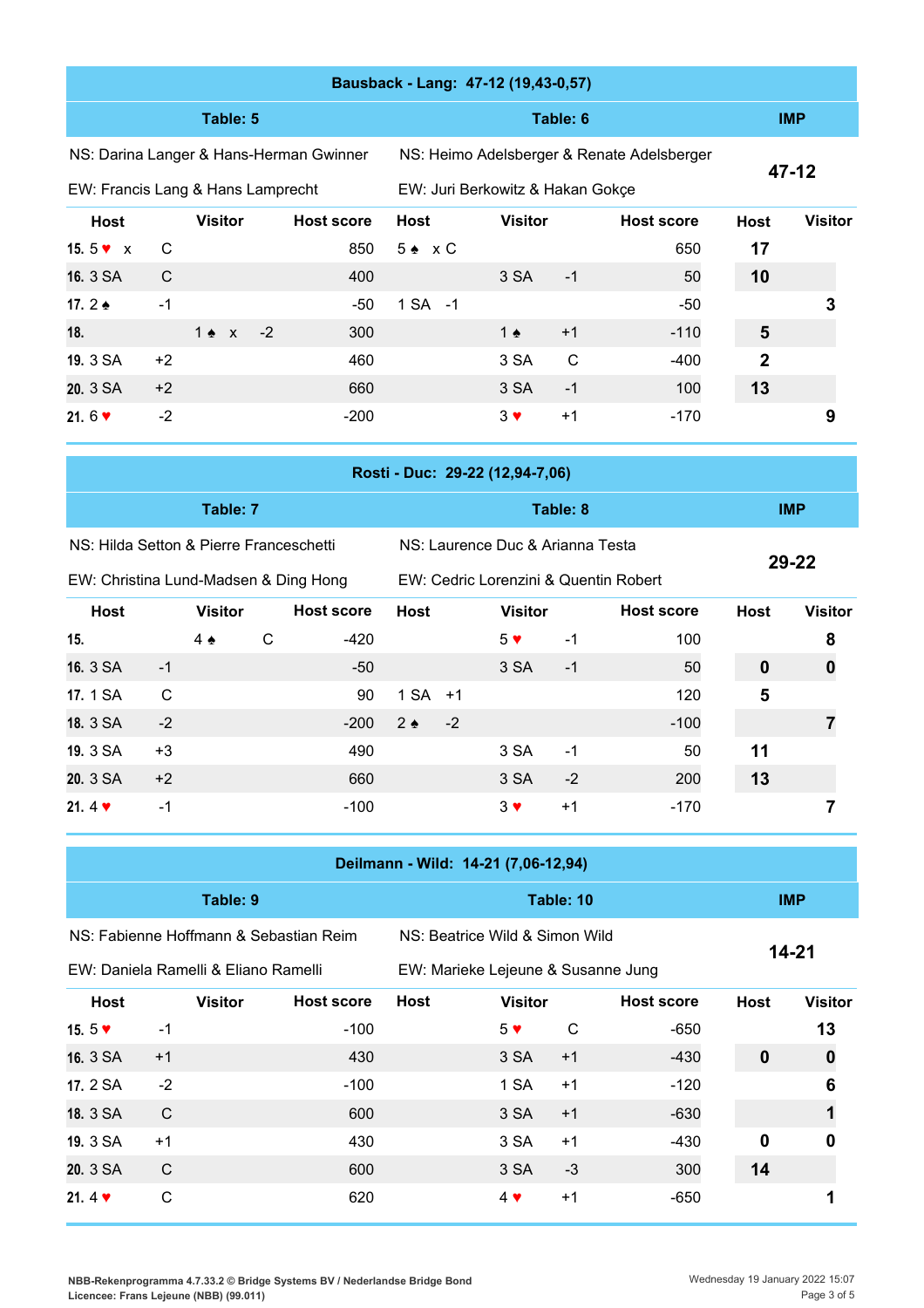|                                        |      |                          |             |                                         |                                                                          |                                  | Tosca - Kamras: 9-14 (7,82-12,18)     |          |                   |                  |                |
|----------------------------------------|------|--------------------------|-------------|-----------------------------------------|--------------------------------------------------------------------------|----------------------------------|---------------------------------------|----------|-------------------|------------------|----------------|
|                                        |      | Table: 1                 |             |                                         |                                                                          |                                  |                                       | Table: 2 |                   | <b>IMP</b>       |                |
| NS: Rob Lindeman & Berend van den Bos  |      |                          |             |                                         |                                                                          | NS: David Wrang & Frederic Wrang |                                       |          |                   |                  |                |
|                                        |      |                          |             |                                         | EW: Herman Drenkelford & Sanna Clemensson EW: Sjoert Brink & Bob Drijver |                                  |                                       |          |                   | $9 - 14$         |                |
| <b>Host</b>                            |      | <b>Visitor</b>           |             | <b>Host score</b>                       | <b>Host</b>                                                              |                                  | <b>Visitor</b>                        |          | <b>Host score</b> | <b>Host</b>      | <b>Visitor</b> |
| 22.                                    |      | $6\bullet$               | $-3$        | 300                                     | 6 ♠                                                                      | $-3$                             |                                       |          | $-300$            | 0                | 0              |
| 23. 3 SA                               | $-2$ |                          |             | $-200$                                  |                                                                          |                                  | 3 SA                                  | $-2$     | 200               | $\mathbf{0}$     | 0              |
| 24.                                    |      | $4 \triangle$            | -1          | 50                                      |                                                                          |                                  | $5 +$                                 | $-2$     | 100               | 4                |                |
| 25. $3$ ♦                              | C    |                          |             | 110                                     |                                                                          |                                  | $3 \bullet$                           | $-1$     | 50                | 4                |                |
| 26.                                    |      | $4 \triangle$            | $+1$        | $-650$                                  | $6 \div x - 1$                                                           |                                  |                                       |          | $-200$            |                  | 13             |
| 27.                                    |      | $5*$                     | C           | $-400$                                  | $5*$                                                                     | $+1$                             |                                       |          | 420               | 1                |                |
| 28.                                    |      | $2 \vee$                 | $+1$        | $-140$                                  | $2 \vee$                                                                 | $\mathsf{C}$                     |                                       |          | 110               |                  | 1              |
|                                        |      |                          |             |                                         |                                                                          |                                  | Pont - Bausback: 33-6 (18,19-1,81)    |          |                   |                  |                |
|                                        |      |                          |             |                                         |                                                                          |                                  |                                       |          |                   |                  |                |
|                                        |      | Table: 3                 |             |                                         |                                                                          |                                  |                                       | Table: 4 |                   |                  | <b>IMP</b>     |
| NS: Jerome Amiguet & George Hashimoto  |      |                          |             |                                         |                                                                          |                                  |                                       |          |                   |                  |                |
|                                        |      |                          |             |                                         |                                                                          |                                  | NS: Juri Berkowitz & Hakan Gokçe      |          |                   |                  |                |
|                                        |      |                          |             | EW: Darina Langer & Hans-Herman Gwinner |                                                                          |                                  | EW: Jan Frey & Juan Pont              |          |                   |                  | $33 - 6$       |
| <b>Host</b>                            |      | <b>Visitor</b>           |             | <b>Host score</b>                       | <b>Host</b>                                                              |                                  | <b>Visitor</b>                        |          | <b>Host score</b> | <b>Host</b>      | <b>Visitor</b> |
| 22.                                    |      | 5 <sub>2</sub>           | $-1$        | 100                                     | $4 \triangle$                                                            | C                                |                                       |          | 620               | 12               |                |
| 23. 3 SA                               | $-2$ |                          |             | $-200$                                  |                                                                          |                                  | 3 SA                                  | $-2$     | 200               | $\bf{0}$         | 0              |
| 24.                                    |      | $5 \triangle x$          | $-2$        | 300                                     | $3 \cdot x C$                                                            |                                  |                                       |          | 530               | 13               |                |
| 25.                                    |      | $4$ $\blacktriangledown$ | $-1$        | 100                                     | $3 \vee$                                                                 | C                                |                                       |          | 140               | 6                |                |
| 26.                                    |      | $4 \triangle$            | $+1$        | $-650$                                  | $5 \triangle$                                                            | C                                |                                       |          | 650               | 0                | 0              |
| 27.                                    |      | $5*$                     | $\mathsf C$ | $-400$                                  | $4 \triangle$                                                            | $+1$                             |                                       |          | 450               | $\boldsymbol{2}$ |                |
| 28.                                    |      | $4$ $\blacktriangledown$ | $+1$        | $-450$                                  | $3 \blacktriangledown$                                                   | $+3$                             |                                       |          | 230               |                  | 6              |
|                                        |      |                          |             |                                         |                                                                          |                                  | Dima - Rosti: 1-22 (3,01-16,99)       |          |                   |                  |                |
|                                        |      | Table: 5                 |             |                                         |                                                                          |                                  |                                       | Table: 6 |                   |                  | <b>IMP</b>     |
| NS: Andrea Haidorfer & Dima Nikolenkov |      |                          |             |                                         |                                                                          |                                  | NS: Cedric Lorenzini & Quentin Robert |          |                   |                  | $1 - 22$       |

| <b>Host</b>           |      | <b>Visitor</b> |      | <b>Host score</b> | Host            |           | <b>Visitor</b> |      | <b>Host score</b> | <b>Host</b> | <b>Visitor</b> |
|-----------------------|------|----------------|------|-------------------|-----------------|-----------|----------------|------|-------------------|-------------|----------------|
| 22.                   |      | $4 \triangle$  | C    | $-620$            | $4 \triangle$   | C.        |                |      | 620               | 0           | 0              |
| 23. 3 SA              | $-2$ |                |      | $-200$            |                 |           | $2 \vee$       | $-1$ | 100               |             | 3              |
| 24.5 $\bullet$        | $-1$ |                |      | $-50$             | $4 \cdot x - 1$ |           |                |      | $-100$            |             |                |
| 25. $3 \triangleleft$ | $-2$ |                |      | $-100$            | $3 \vee$        | $-1$      |                |      | $-100$            |             | 5              |
| 26.                   |      | $4 \triangle$  | $+1$ | $-650$            | $3 \triangle$   | $+2$      |                |      | 200               |             | 10             |
| 27.                   |      | $5*$           | C    | $-400$            | $5*$            | $+1$      |                |      | 420               |             |                |
| 28.                   |      | $2 \vee$       | $+1$ | $-140$            |                 | $1 SA +2$ |                |      | 150               | 0           | 0              |
|                       |      |                |      |                   |                 |           |                |      |                   |             |                |